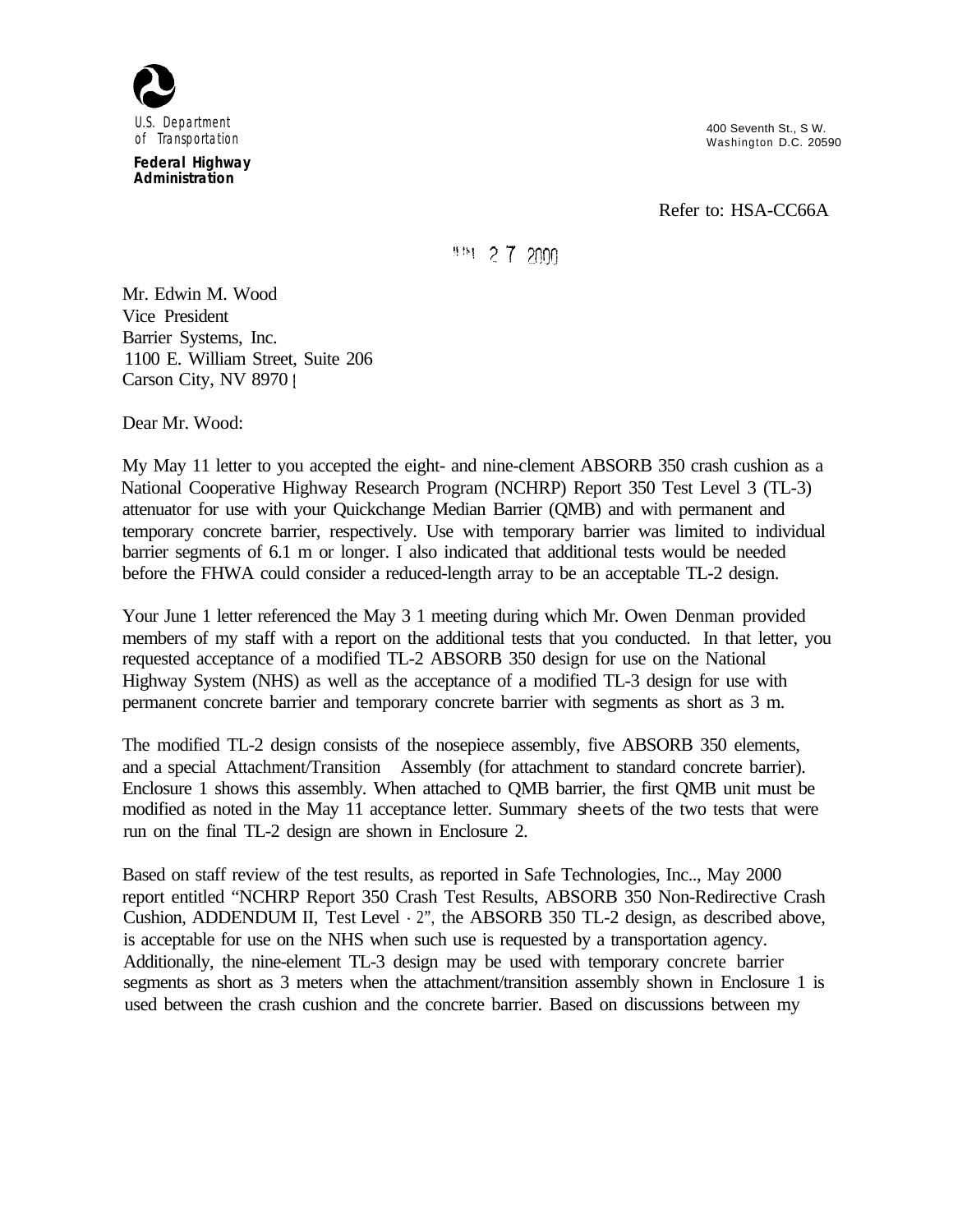staff and Mr. Denman, you will also require the use of this assembly when connecting the ABSORB 350 to longer concrete segments and to permanent concrete barrier, As noted in both the test report and your letter, the ABSORB 350 performs well for a non-redirecting attenuator, but by design, it does not redirect vehicles striking the side of the unit. Under some impact conditions, vehicles can penetrate or vault the ABSORB 350 and intrude into the "shielded" area. It is of utmost importance that this device be used primarily in locations where such hits are expected to be rare and unlikely to compromise motorist or worker safety if they do occur. I assume that you will provide potential users with sufficient information on design and layout requirements to minimize the risks involved when this non-redirective attenuator is selected to shield the end of concrete barrier.

Sincerely yours,

Just Q. Coleman

Frederick G. Wright, Jr. Program Manager, Safety

2 Enclosures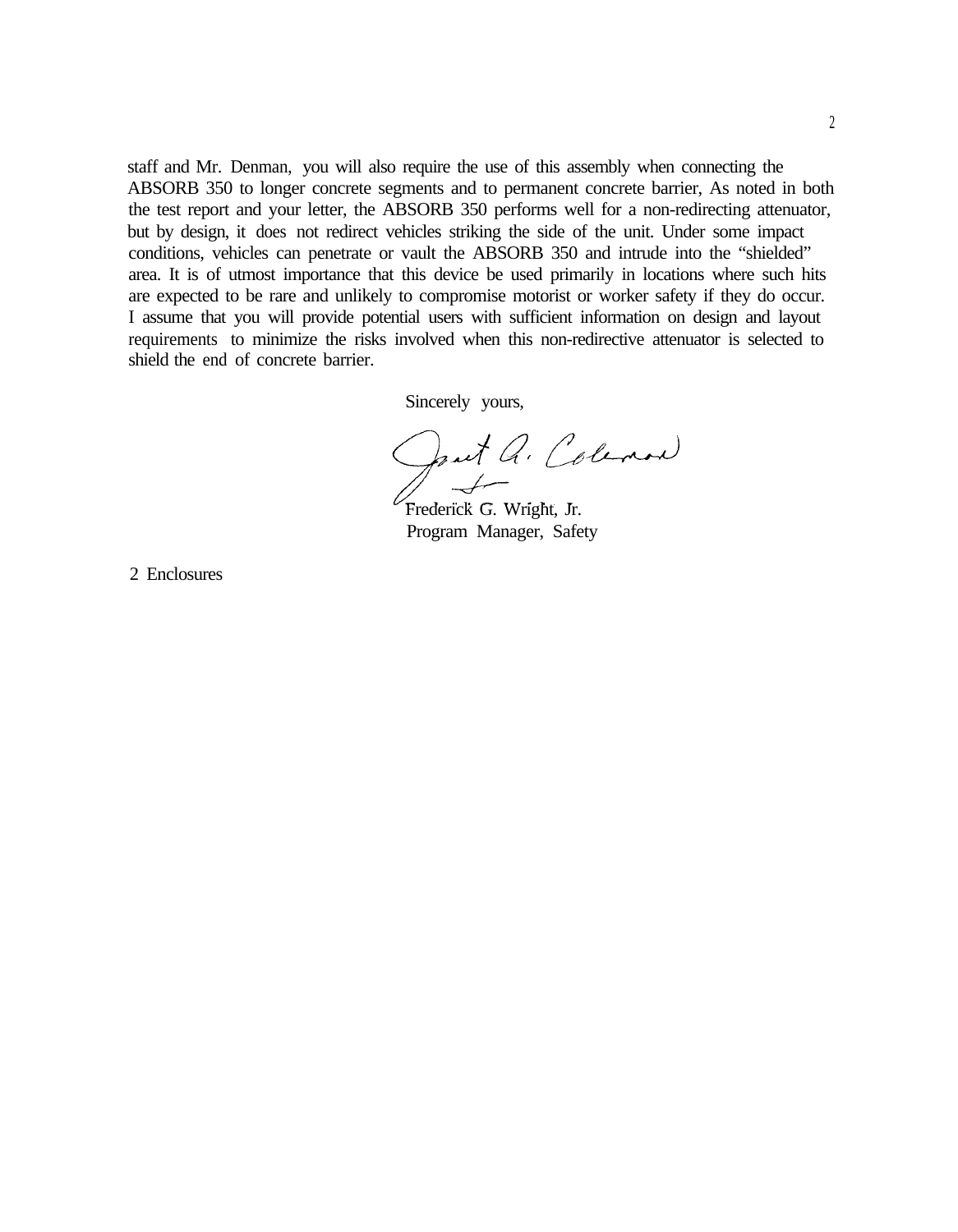

**Enclosure**  $\rightarrow$  (Continued)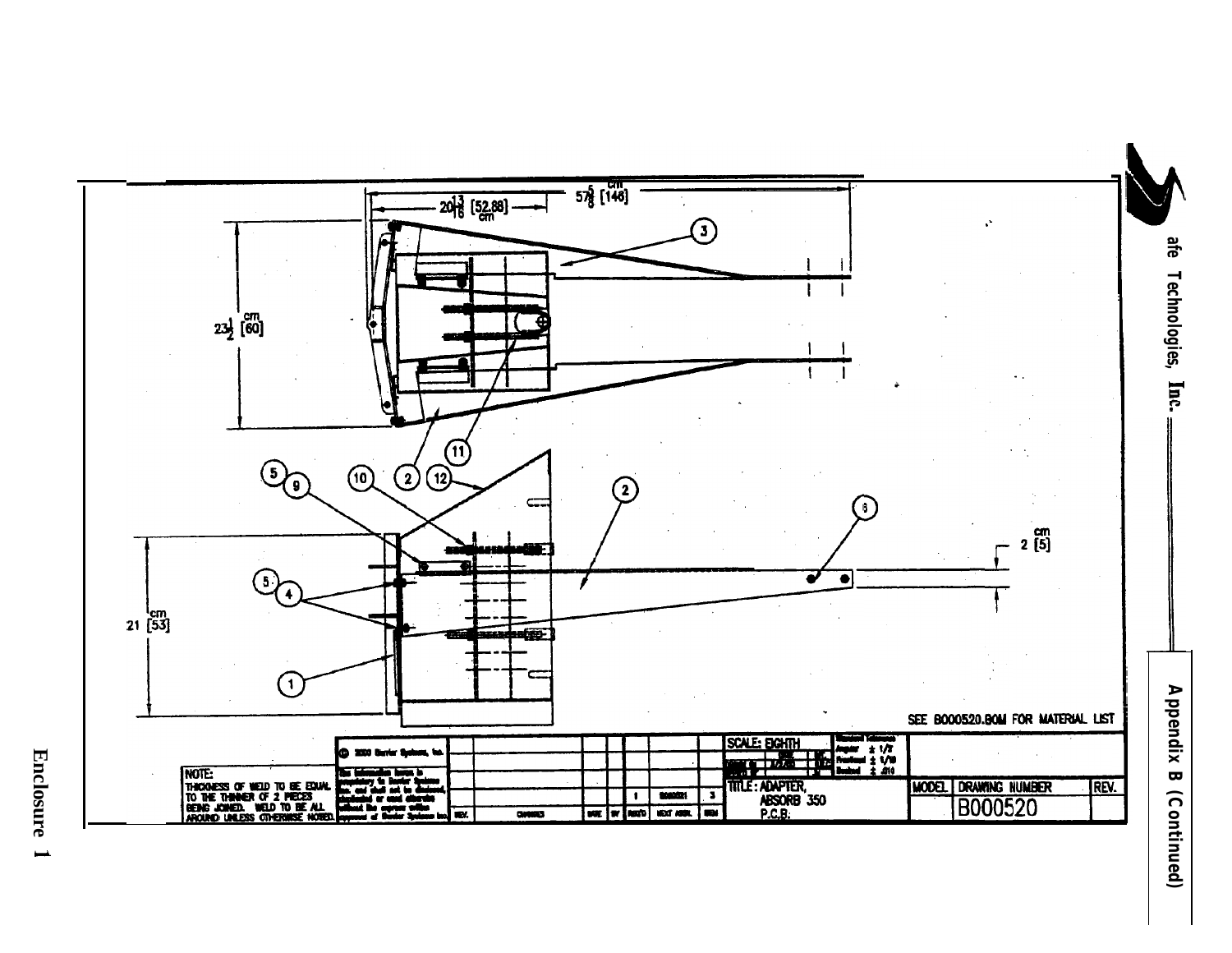